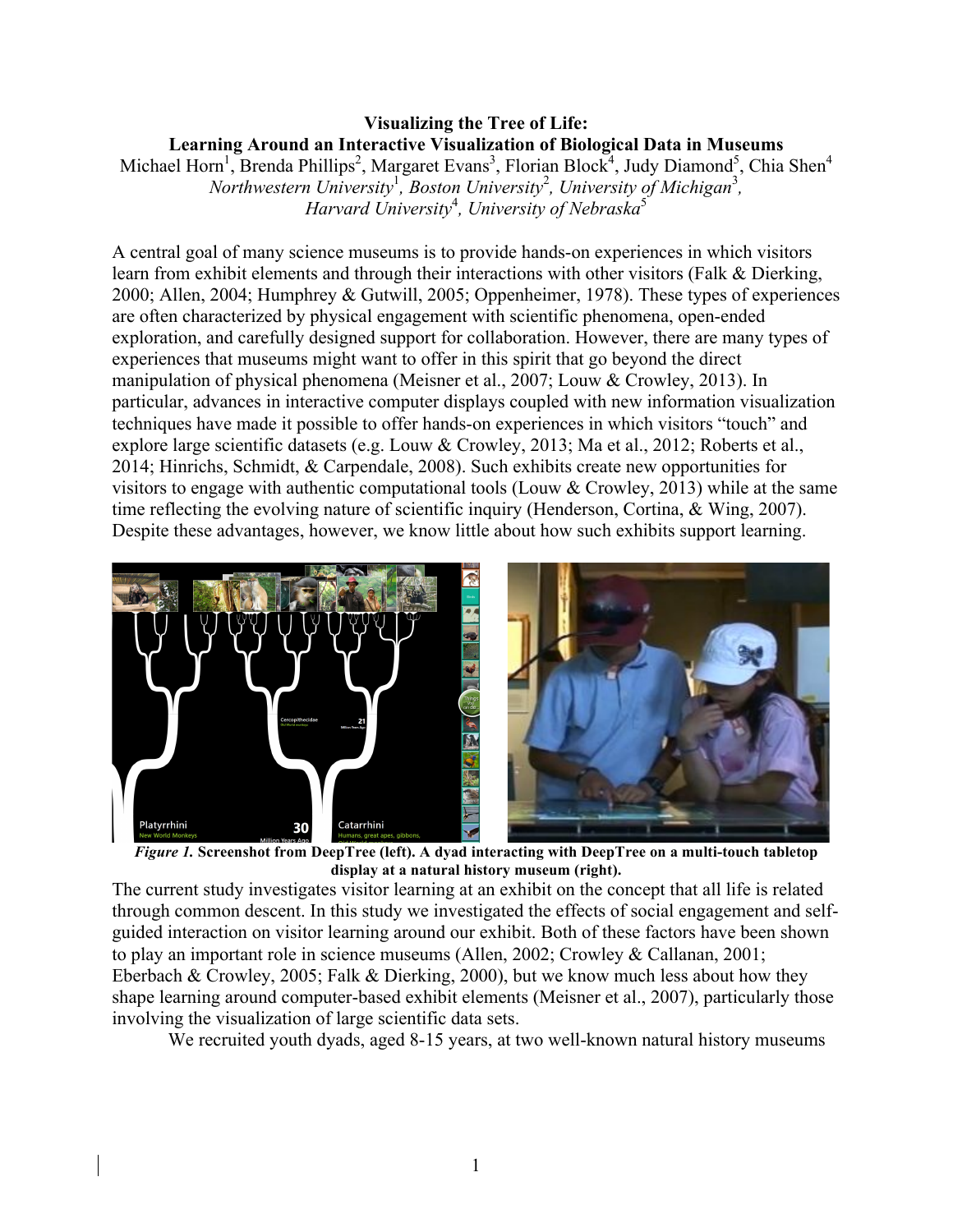to participate in one of three conditions<sup>1</sup>. In the first condition, the dyads interacted with our exhibit on a tabletop display for a fixed period of ten minutes. In the second condition, dyads watched a ten-minute video on the same topic. Individual responses on a 53-item post-interview were then compared to responses in a baseline condition. Through this study design we hoped to understand differences in participant interaction between the video and tabletop conditions and whether these differences would lead to improved learning outcomes in the tabletop condition. In particular, we hypothesized that social interaction would be reduced in the video condition and that this, coupled with the self-directed engagement of the tabletop condition, would lead to differential learning outcomes. We collected measures of both social engagement and tabletop interaction through video recordings and computer logs of touch interaction. While our learning objectives and measures concern concepts of evolution, biodiversity, and the tree of life, we believe that our findings can inform the design of other learning experiences that seek to engage the general public in the collaborative exploration of large scientific data sets.

## **Learning Objectives**

Four learning objectives guided both our exhibit design and our learning assessments:

- 1. All living things are related because they share ancestors in common (NGSS: LS4A)
- 2. Traits are inherited from shared ancestral lineages (NGSS: LS3A)
- 3. Tree diagrams show evolutionary relationships and shared traits among groups of organisms
- 4. Evolution is ongoing

Despite its importance as a central organizing principle of modern biology, studies have repeatedly shown that students and the general public have difficulty understanding evolutionary concepts (see Rosengren, Brem, Evans & Sinatra, 2012). To communicate evolutionary relationships scientists and educators commonly use hierarchical diagrams called phylogenetic trees or cladograms. These diagrams depict shared derived traits and the most recent common ancestors for groups of organisms and are essential elements of modern biology.

### **Exhibit Design**

This study involved an interactive tabletop application called *DeepTree* (Block et al., 2012) that provides a dynamic visualization of evolution and the tree of life (Figure 1). We developed this application through an iterative process of design and evaluation with a team of computer scientists, learning scientists, biologists, and museum curators. *DeepTree* shows the ancestral relationships of 70,000 species starting from the origins of life 3.5 billion years ago. This visualization merges several scientific data sources including the Tree of Life Web Project, the Encyclopedia of Life, the National Center for Biotechnology Information, and the TimeTree knowledge base. The main display area allows visitors to zoom and pan through the entire tree of life. The visualization includes a scrolling image wheel along the right side of the screen containing a subset of 200 species representing important evolutionary groups. When an image is held, the table highlights the species' location in the tree and automatically flies toward it. A final component is a *relate* button centrally located on the image wheel. When pressed visitors can select any two species from the image wheel to trigger the tree to fly to their most recent common ancestor. Once there, the application presents a simplified tree depicting the two species' shared lineage and major evolutionary landmarks. These points can be activated to reveal further information about common ancestors and major traits.

In addition to the DeepTree tabletop condition, we included a second condition in which participants watched a video instead of interacting with DeepTree. The video, *Discovering the* 

<sup>&</sup>lt;sup>1</sup> The full study consisted of four conditions (including two version of the tabletop exhibit). Results from all conditions will be shared in the full paper.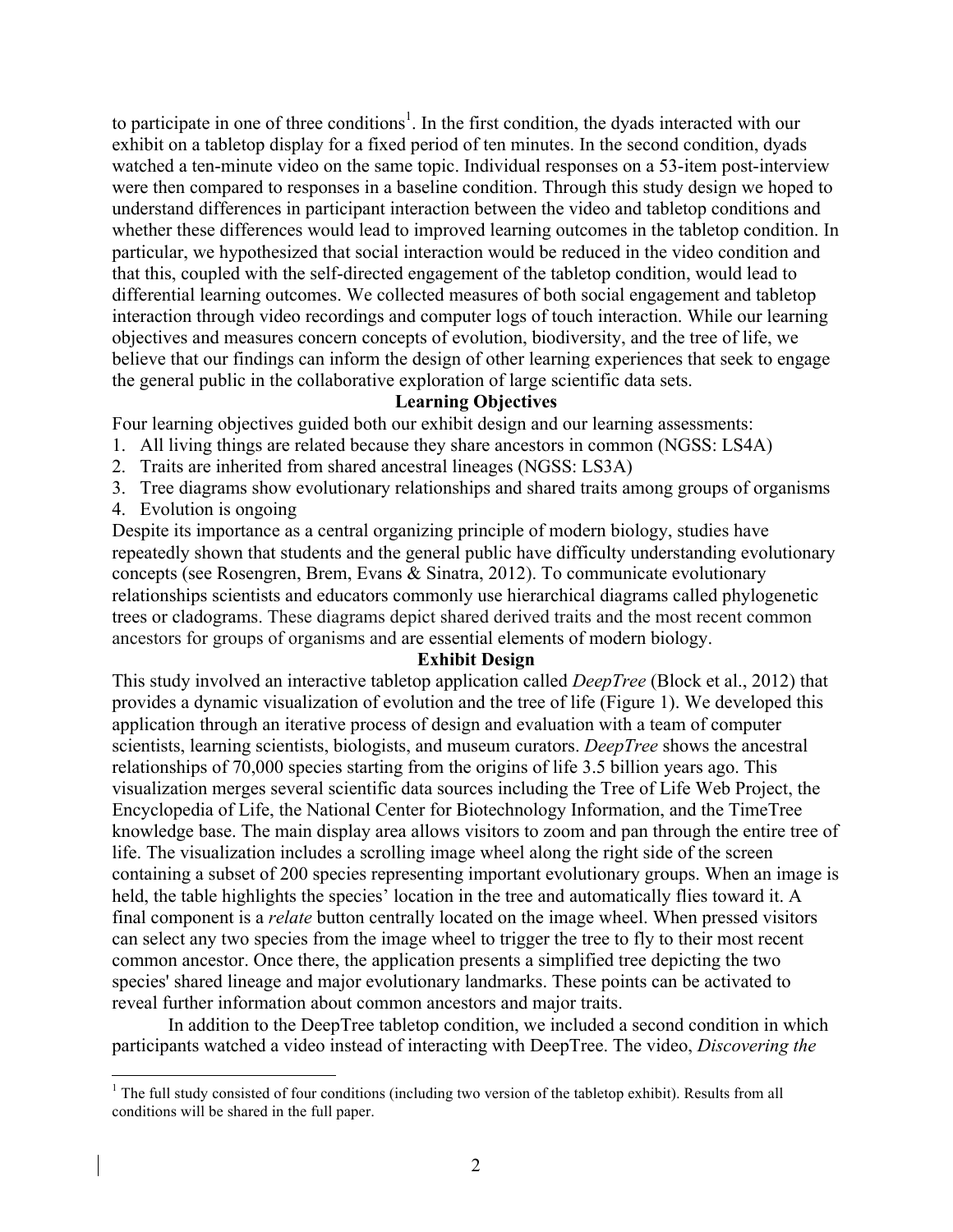*Great Tree of Life*, was produced by the Peabody Museum of Natural History (2008) and was chosen for its high production quality and the topics that it covers. The video features animations, voiceovers, and interviews with prominent evolutionary biologists, and covers topics of biodiversity, common descent, phylogenetic trees, evolutionary processes, and the scientific challenge of reconstructing the tree of life. The video addresses all of our learning objectives and includes a dynamic visualization of a growing tree of life as well as a segment that visualizes how changes in a population of organisms can result in speciation over time.

### **Methods**

The current study took place at two locations: the Field Museum in Chicago and the Harvard Museum of Natural History in Cambridge. At each site we recruited groups of visitors with at least one parent or guardian and two youth in the target age range of 8-15 years old. After obtaining informed consent, dyads were randomly assigned to one of the three conditions. After interacting with the tabletop exhibit or viewing the video, researchers individually interviewed each participant. Youth in the baseline condition were interviewed individually immediately after informed consent was obtained. The interview was administered verbally took approximately 20 minutes to compete. Dyads in the exhibit and video conditions were video recorded, and all individual interviews were audio recorded. Dyads were given \$15 for participating in the study. Our study was organized around the following research questions:

- RQ1: What are the effects of the tabletop and video exhibits on youth understanding of common descent, the tree of life, and related evolution concepts?
- RQ2: How does social interaction differ between the exhibit and video conditions?

# **Participants**

We invited children to interact in pairs. In total, 248 youth participated in the study (*Mean Age* = 11.56 years; *SD* = 1.68): 129 girls and 119 boys (see Table 2). The mean participant age for each age group did not differ significantly by condition. Parental background (including education level, number of biology courses taken, self-reported religiosity, and acceptance of evolution) also did not significantly differ between conditions.

# **Conditions**

- 1. [DeepTree] Dyads engaged in a 10.5-minute exploration of DeepTree.
- 2. [Video] Dyads watched the 10.5-minute *Discovering the Great Tree of Life* video.
- 3. [Baseline] Participants completed individual interviews.

## **Results**

**Learning Outcomes** The learning measures were based on participant responses to 53 open and closed-ended questions in the post-interview. Table 1 shows results for five representative composite measures (the full paper will include results on all measures). First, participants were asked to indicate their agreement (1-5 scale) with five closed-ended questions, each of which conveyed the idea that different kinds of organisms share ancestors (Common Ancestry). For example: "Some kids said that RABBITS and LIZARDS had the same [kind of] ancestor a long, long time ago. Do you disagree or agree with them?" As shown in Table 1, participants in the DeepTree condition were significantly more likely to agree with this measure than were participants in the baseline and video conditions. We also coded participants' use of tree of life terminology (Tree Terms) in their answers to 10 open-ended questions (e.g., "If a friend from school asked you what the tree of life was all about, what would you say?"). We found that participants in the DeepTree condition were more likely to use terms such as "relate", "branch", and "ancestor" than participants in the baseline condition. Likewise, DeepTree participants were more likely to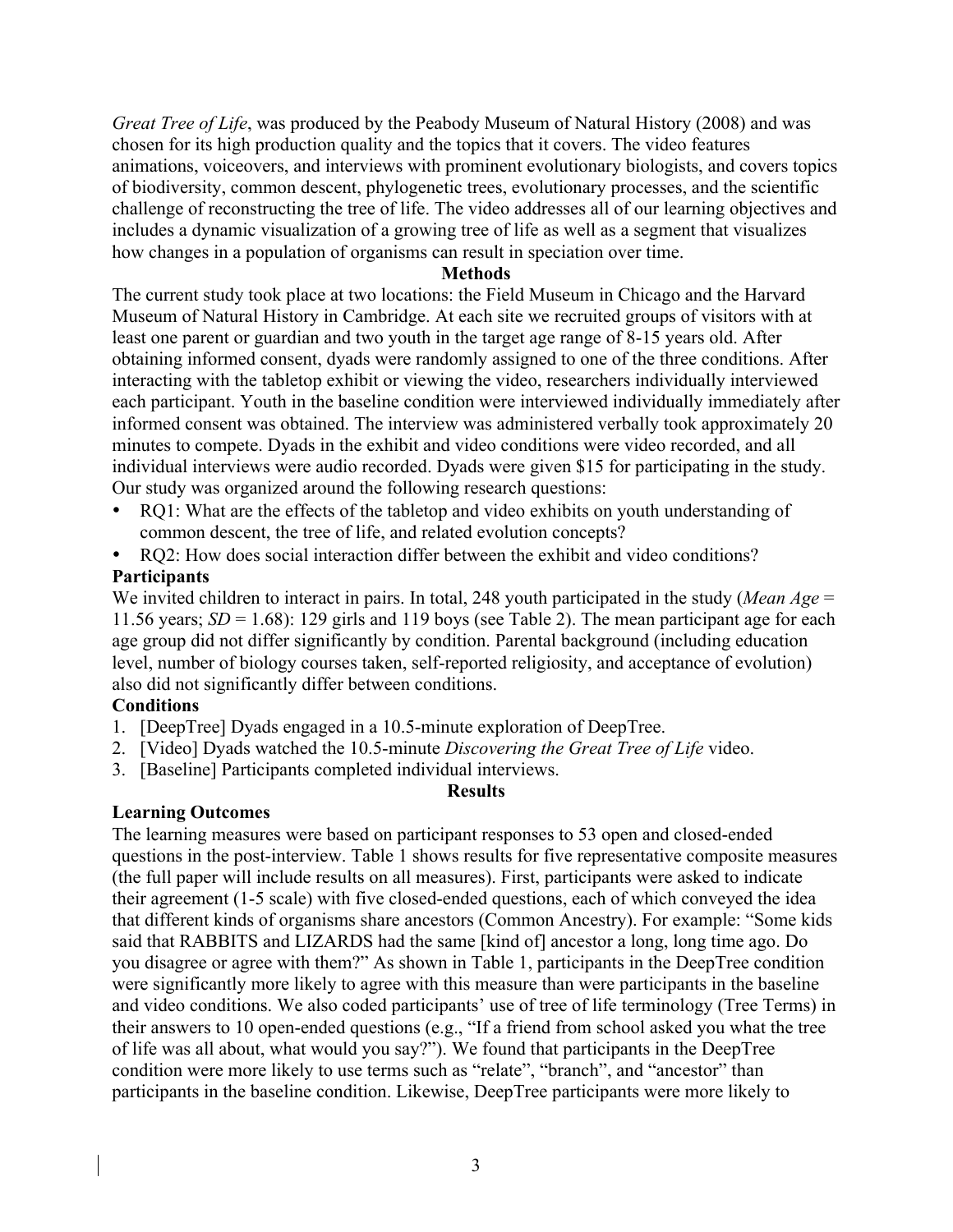invoke tree of life concepts (Tree Concepts) in their answers to the same 10 questions than baseline participants (96.7% interrater reliability, Kappa=0.681 for the open-ended questions). Participants in the DeepTree condition were also significantly better than baseline participants in interpreting a tree of life graphic, averaged across three closed-ended questions (Tree Accuracy)*.* Finally, we gauged participants' agreement with the idea that evolution is ongoing (Evolution Ongoing) based on the average of their responses to five closed-ended questions and found no significant differences across conditions. There were no significant differences for these measures between the video condition and the baseline condition.

| were in recognite from poor more as a registrary corrective means<br>$\ddotsc$ |                  |              |                 |                   |                                  | $\cdot$             |
|--------------------------------------------------------------------------------|------------------|--------------|-----------------|-------------------|----------------------------------|---------------------|
| Learning<br>Measure                                                            | DeepTree<br>(DT) | Video<br>(V) | Baseline<br>(B) | Overall<br>Effect | Effect for<br>Tabletop           | Effect for<br>Video |
| Common Ancestry                                                                | 2.93             | 2.79         | 2.48            | $F=3.48*$         | DT>B, $p=0.027$ ; DT>V, $p=.023$ | ns                  |
| Tree Terms                                                                     | 0.05             | 0.04         | 0.02            | $F=5.82**$        | DT>B, $p=0.002$                  | ns                  |
| Tree Concepts                                                                  | 0.07             | 0.05         | 0.04            | $F=2.89*$         | DT>B, $p=018$                    | ns                  |
| Tree Accuracy                                                                  | 0.82             | 0.72         | 0.67            | $F=3.02*$         | DT>B, $p=.025$                   | ns                  |
| <b>Evolution Ongoing</b>                                                       | 3.92             | 3.97         | 3.86            | ns                | ns                               | ns                  |

Table 1. Results from post-interview learning outcome measures ( $\le 0.5$ ;  $\le \le 0.01$ )

#### **Social Interaction**

We hypothesized that dyads in the tabletop condition would be more likely to interact socially than those in the video conditions. One reason for this is that a multi-touch tabletop interface often requires dyads to negotiate their exploration of the visualization, particularly when they have conflicting goals. In contrast, the voiceover narrative in the video condition would afford fewer opportunities for conversation. To gauge social interaction, we transcribed the video recordings of participant discussion. Due to background noise in the museum environment, the audio was not of sufficient quality to produce a transcript in all cases. In total we transcribed 29 of 31 in the tabletop condition and 27 of 32 in the video condition. When participant voices were not clear enough to transcribe, we used an *inaudible* marker in the transcripts. As an approximation of social interaction, we counted the number of words spoken by both participants. Inaudible segments of speech were counted as one word. On average dyads in the DeepTree condition spoke 434.83 words per session  $(SD = 285.5)$ , and two dyads did not speak at all. In contrast, dyads in the video condition spoke an average of 6.96 words per session (SD = 14.3). Notably, 20 dyads in the video condition did not speak at all. This analysis confirmed our observations that the dyads in the tabletop interactions were socially engaged in the activity on multiple levels (Davis et al., 2013). The frequency of terms referencing the tabletop content in the dyad conversations was positively related to the Common Ancestry and Tree Accuracy measures (ps < .05). Further analyses of how frequently dyads used DeepTree features such the relate function yielded similar findings and will be reported in the full paper.

#### **Conclusion**

These data provide evidence that interactive computer-based exhibits that enable visitors to explore large scientific datasets can be engaging and effective. Contrasting with the baseline condition, visitors who interacted with the DeepTree exhibit were significantly more likely to reason correctly about core evolutionary concepts including common descent, shared ancestry, and the interpretation of a tree-of-life graphic. These gains were seen both in the closed-ended endorsements and the open-ended explanations. Few significant learning gains were seen in the